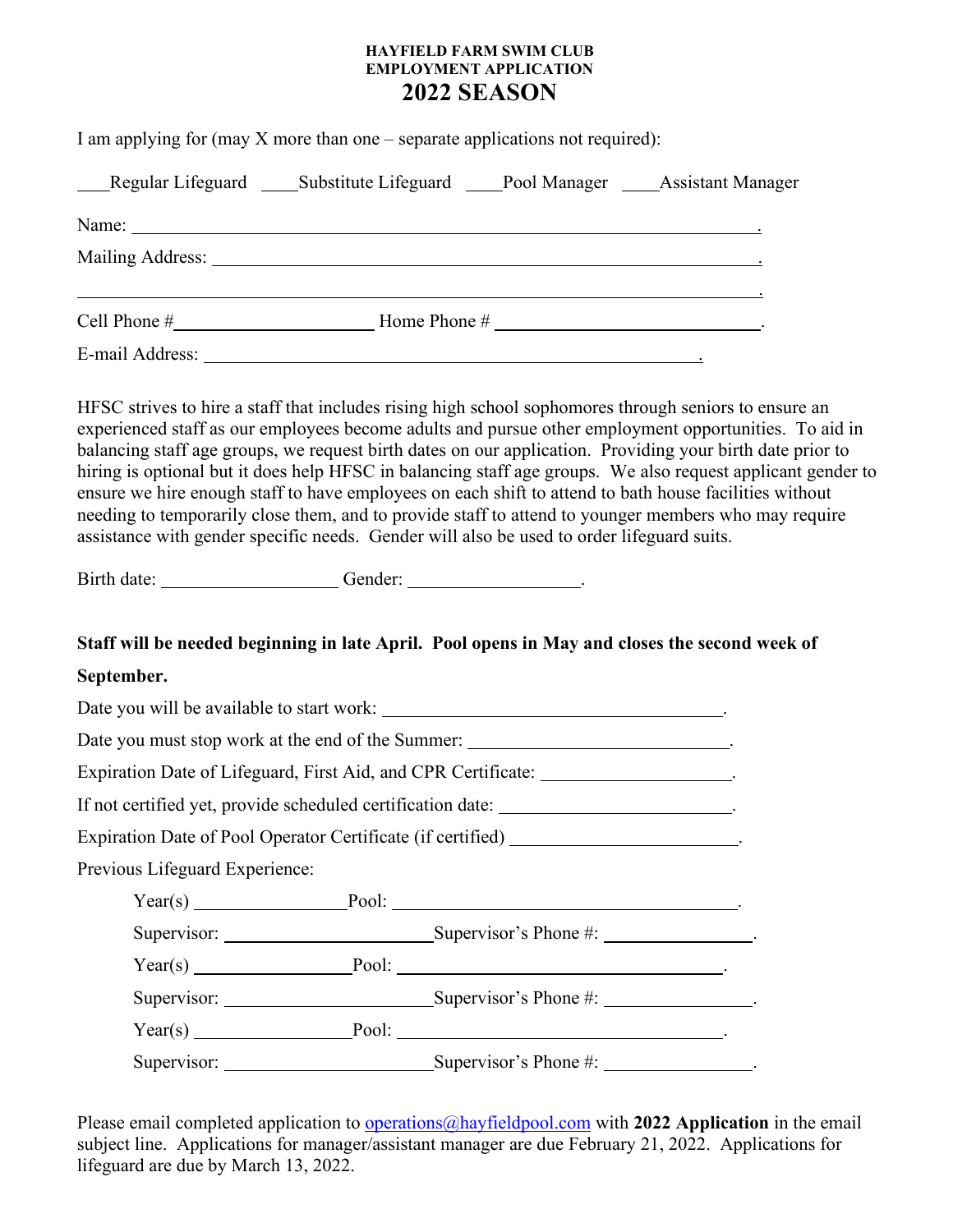## **HAYFIELD FARM SWIM CLUB EMPLOYMENT APPLICATION 2022 SEASON**

| Other Work Experience: |                          |
|------------------------|--------------------------|
|                        |                          |
|                        | Company: $\qquad \qquad$ |
|                        |                          |
|                        |                          |
|                        |                          |
|                        |                          |
|                        |                          |
|                        |                          |
|                        |                          |
|                        | Company: $\qquad \qquad$ |
|                        |                          |
|                        |                          |
| <b>Education:</b>      |                          |
|                        |                          |
|                        |                          |
|                        |                          |
| References:            |                          |
|                        |                          |
|                        |                          |

Please let us know how you heard about this HFSC Employment Opportunity:

<u>. Andre Sterne and Sterne and Sterne and Sterne and Sterne and Sterne and Sterne and Sterne and Sterne and St</u>

Please email completed application to [operations@hayfieldpool.c](mailto:operations@hayfieldpool.)om with **2022 Application** in the email subject line. Applications for manager/assistant manager are due February 21, 2022. Applications for lifeguard are due by March 13, 2022.